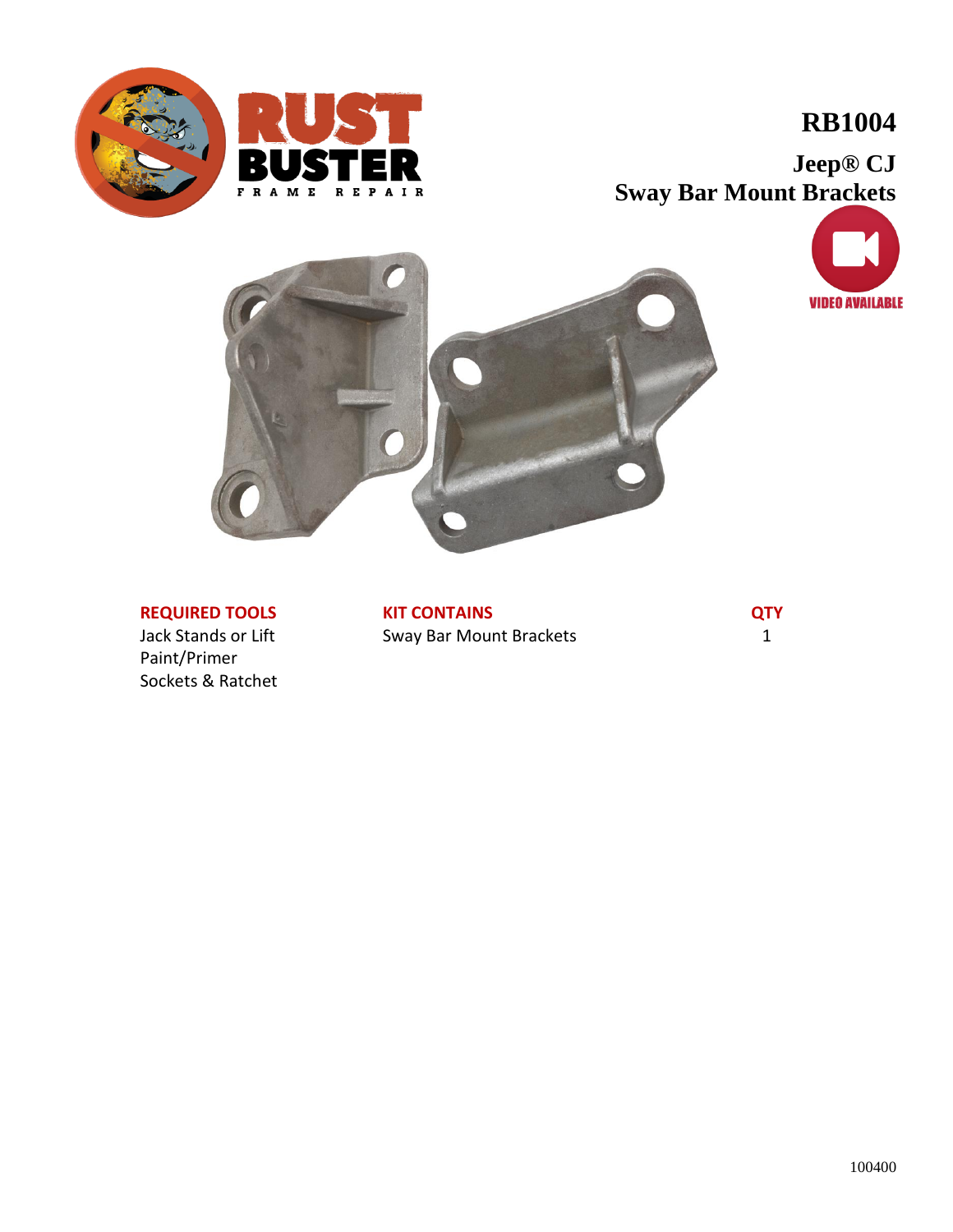



**Jeep® CJ Sway Bar Mount Brackets**

#### **1) PREPARING YOUR VEHICLE**

Begin by disconnecting your battery prior to starting your installation.

Inspect your vehicle for leaking fuel lines, fuel tank and engine components. If you have fuel leaks repair all leaks prior to starting your installation. If your fuel tank is near your welding area **remove your tank prior to welding.**

Remove all combustible items above the work area such as seats, carpets, padding, etc.

**Keep all flammable materials away from the vehicle work area.**

#### **2) PREPARING YOUR WORKSTATION**

Keep a fire extinguisher and water close by in the case of fire and make sure you always have a designated "Fire Watch" to assist during the cutting or welding phases.

Abide by all apprenticed welding safety standards and practices.

Always use appropriate welding eye protection, ear protection, and work and fire safety gloves during the installation and within the work area.



### **WARNING!**

If you are unsure on how to perform the installation or how to operate any of the required tools listed above, it is **HIGHLY** advised that you enlist the work of a certified welder/installer.

Failure to follow proper safety precautions and instructions may result in serious injury. **The user assumes all liability when installing the product.**